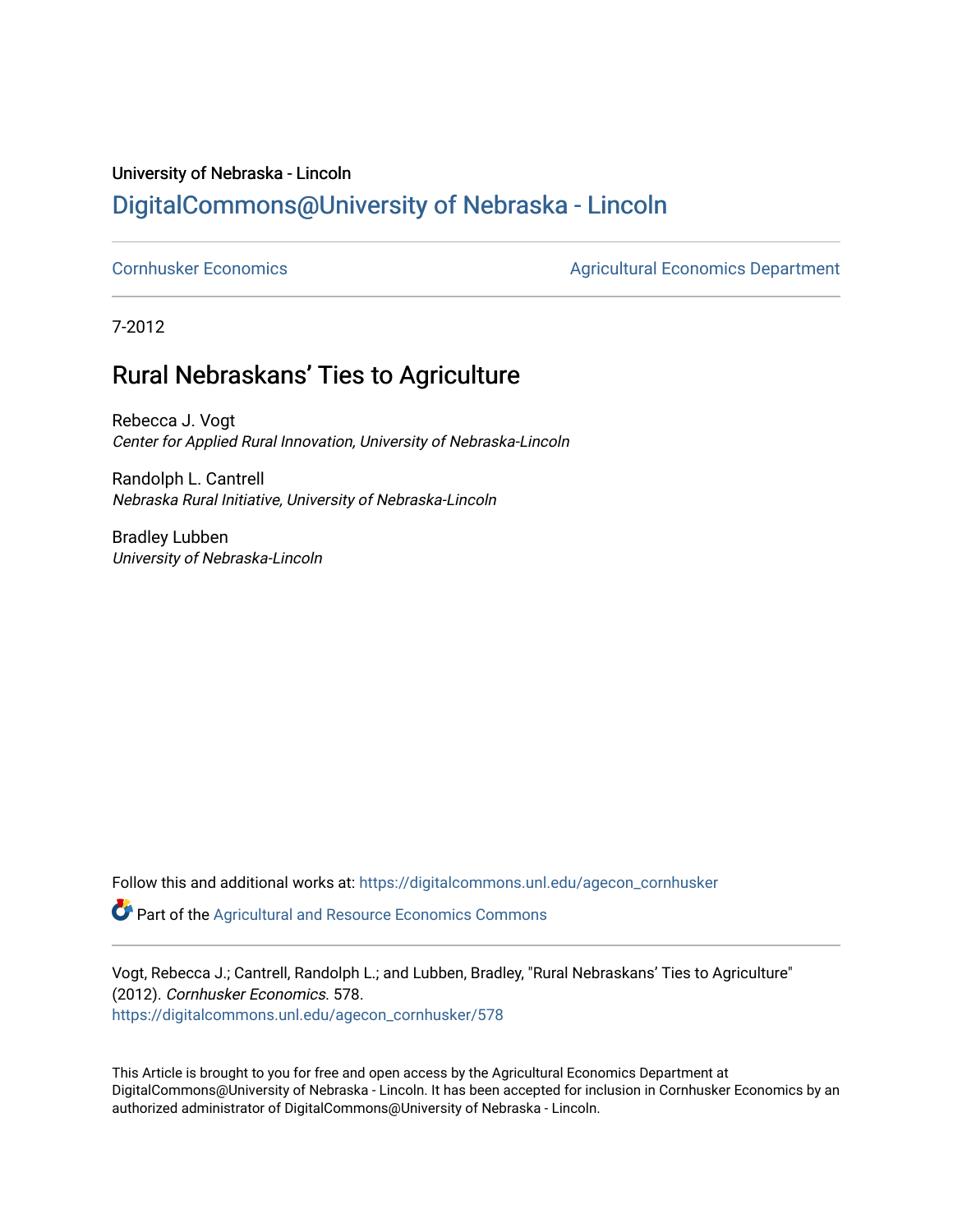## **CORNHUSKER ECONOMICS**



Institute of Agriculture & Natural Resources Department of Agricultural Economics http://agecon.unl.edu/cornhuskereconomics

July 11, 2012

**University of Nebraska–Lincoln Extension**

## **Rural Nebraskans' Ties to Agriculture**

| <b>Market Report</b>                                                                                 | Yr<br>Ago | 4 Wks<br>Ag | 7/6/12   |
|------------------------------------------------------------------------------------------------------|-----------|-------------|----------|
| <b>Livestock and Products,</b>                                                                       |           |             |          |
| <b>Weekly Average</b>                                                                                |           |             |          |
| Nebraska Slaughter Steers,<br>35-65% Choice, Live Weight<br>Nebraska Feeder Steers,                  | \$115.04  | \$122.90    | \$116.91 |
| Med. & Large Frame, 550-600 lb<br>Nebraska Feeder Steers.                                            | 165.56    | 179.39      | 160.31   |
| Med. & Large Frame 750-800 lb.<br>Choice Boxed Beef.                                                 | 143.58    | 158.41      | 149.04   |
| 600-750 lb. Carcass.<br>Western Corn Belt Base Hog Price                                             | 179.36    | 197.10      | 193.52   |
| Carcass, Negotiated.<br>Pork Carcass Cutout, 185 lb. Carcass,                                        | 91.96     | 89.20       | 98.58    |
| 51-52% Lean                                                                                          | 96.77     | 84.68       | 92.32    |
| Slaughter Lambs, Ch. & Pr., Heavy,<br>Wooled, South Dakota, Direct<br>National Carcass Lamb Cutout.  |           | 150.75      | 122.50   |
|                                                                                                      | 399.88    | 346.94      | 340.16   |
| Crops,<br><b>Daily Spot Prices</b>                                                                   |           |             |          |
| Wheat, No. 1, H.W.                                                                                   | 6.37      | 5.81        | 7.39     |
| Corn, No. 2, Yellow<br>Nebraska City, bu<br>Soybeans, No. 1, Yellow                                  | 6.72      | 6.24        | 7.15     |
| Nebraska City, bu<br>Grain Sorghum, No. 2, Yellow                                                    | 13.60     | 13.98       | 15.37    |
| Dorchester, cwt<br>Oats, No. 2, Heavy                                                                | 10.39     | 10.04       | 11.46    |
| Minneapolis, MN, bu.                                                                                 | 3.62      | 3.17        | 3.84     |
| Feed                                                                                                 |           |             |          |
| Alfalfa, Large Square Bales,<br>Good to Premium, RFV 160-185<br>Northeast Nebraska, ton.             | 185.00    | 207.50      | 207.50   |
| Alfalfa, Large Rounds, Good<br>Platte Valley, ton                                                    | 135.00    | 135.00      | 155.00   |
| Grass Hay, Large Rounds, Good<br>Nebraska, ton. $\ldots$ .<br>Dried Distillers Grains, 10% Moisture, | 72.50     | 97.50       | 125.00   |
| Nebraska Average.                                                                                    | 196.50    | 211.50      | 282.50   |
| Wet Distillers Grains, 65-70% Moisture,<br>Nebraska Average.                                         | 66.50     | 70.38       | 96.12    |
| *No Market                                                                                           |           |             |          |

A recent report released by the University of Nebraska-Lincoln (UNL) Department of Agricultural Economics and the UNL Bureau of Business Research outlines the economic impact of agriculture to Nebraska. Using 2010 data, the report concludes that agriculture provides over 40 percent of the state's total business receipts, 26.9 percent of the state's gross state product and 24 percent of the state's total workforce. In short, the report concludes that more than a fourth of Nebraska's economy can be attributed to the agricultural production complex.<sup>1</sup>

These facts demonstrate the importance of agriculture to the state as a whole. But, how closely are non-metropolitan Nebraskans tied to agriculture? The Nebraska Rural Poll has examined the importance of agriculture to the state's rural areas.

The Nebraska Rural Poll is an annual survey of rural Nebraskans that was started in 1996 to give local and state leaders a better understanding of the issues, challenges and concerns of Nebraska's rural citizens. The Rural Poll has focused on such issues as community, government policy, well-being and work. Core questions are included each year; over time, these core questions have provided insight about trends and changes occurring in rural Nebraska. In addition, each year rural citizens and government officials identify key issues or topics to include in the survey. Every



Extension is a Division of the Institute of Agriculture and Natural Resources at the University of Nebraska–Lincoln cooperating with the Counties and the U.S. Departm ent of Agriculture.

Source: The 2010 Economic Impact of the Nebraska 1 Agricultural Production Complex. University of Nebraska-Lincoln Department of Agricultural Economics Report No. 192, available online at <http://agecon.unl.edu>.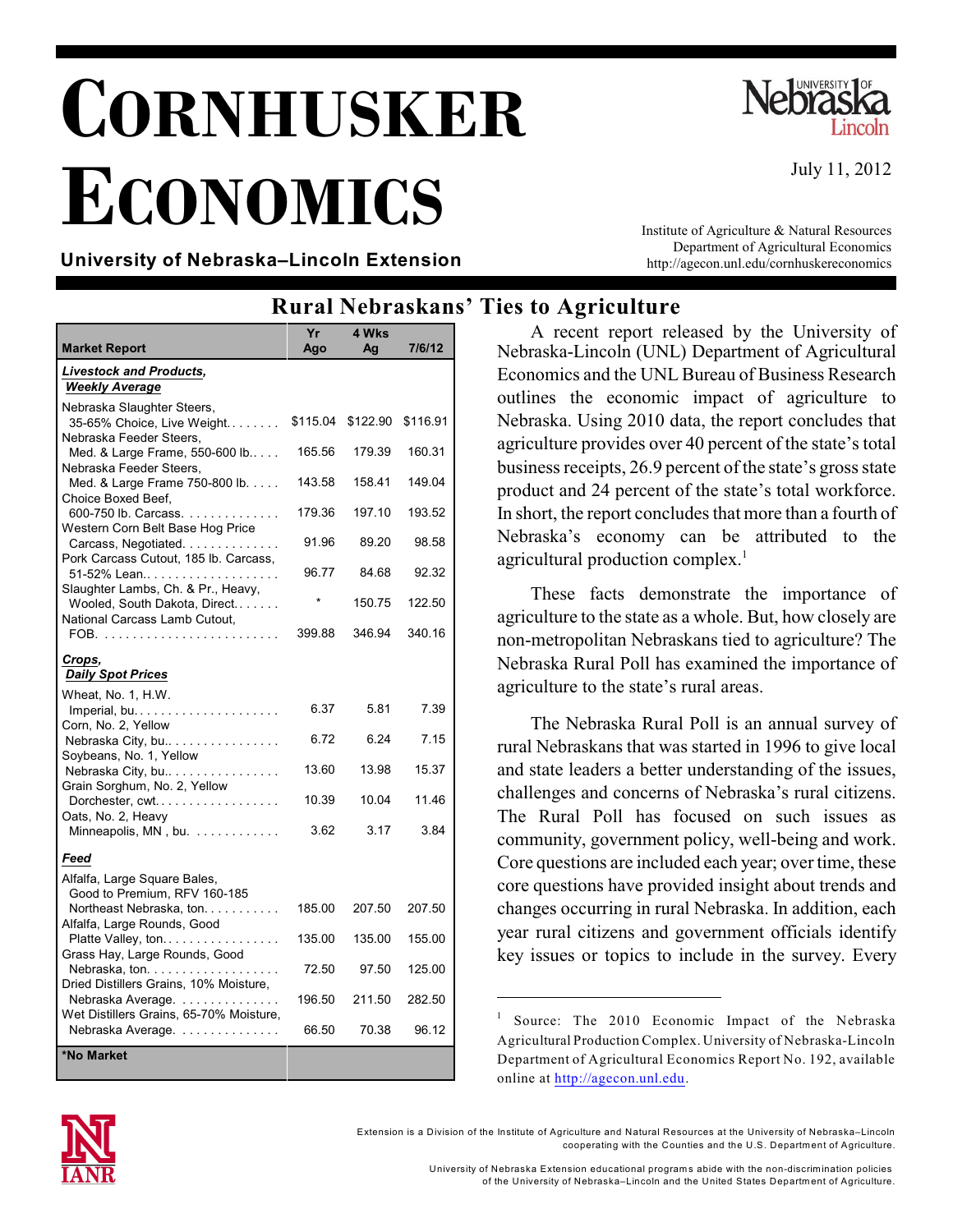year, a self-administered questionnaire is mailed in February and March to approximately 6,500 randomly selected households in the 84 non-metropolitan counties. The response rates have ranged from 37 percent to 65 percent each year. For more information about the Nebraska Rural Poll, see <http://ruralpoll.unl.edu.>

In 2010, rural Nebraskans were asked a series of questions to determine their connection to agriculture. Most rural Nebraskans have farming or ranching history in their family. Over one-half (52%) of rural Nebraskans were currently active in farming or ranching or removed by only a single generation, and two-thirds (67%) were two generations or less removed from the farm or ranch (see Figure 1 on next page). These Nebraskans are likelymore familiar with commercial agriculture, having seen it first-hand working on the farm or ranch, growing up on the farm or ranch or visiting the farm or ranch of their grandparents. However, more non-metropolitan Nebraskans say that they have no history of farming or ranching in their family (30%) than are currently involved in farming or ranching (27%). These rural Nebraskans are likely to be less familiar with commercial agriculture, a difference that can influence opinions and attitudes about agriculture and agricultural issues.

Rural Nebraskans were also asked to what extent their economic well-being was dependent on the wellbeing of the agricultural industry. Over one-half (54%) of rural Nebraskans said their economic wellbeing is verymuch dependent on the well-being of the agricultural industry (see Figure 2 on next page). Almost one-quarter (24%) said some of their economic well-being is tied to the agricultural industry. When combined, over three-quarters (78%) feel their well-being is at least somewhat tied to agriculture.

To further examine the dependence of rural Nebraskans on agriculture, the relationship between their general well-being and farm income is analyzed. Each year, rural Nebraskans are asked a series of questions to examine their perceptions of their general well-being. Two of those questions examine their perceptions of their current situation compared to five years ago, and their perceptions of their future wellbeing. When examining the data for these questions

over the past 16 years, the condition of agriculture appears to have an effect on how rural Nebraskans view both their current situation as well as the future. When the change in the state's net farm income is viewed simultaneously with the well-being data, the confidence levels of rural Nebraskans (as measured by the percent that believe they are either better off compared to five years ago, and the percent that believe they will be better off ten years from now), tend to move with or slightly behind changes in farm income (see Figure 3 on page four). The one aberration in the pattern occurs in 2003. Farm income changes in 2002 and 2003 were partially affected by the timing of federal farm program legislation and payments. A new farm bill written in 2002 changed the programs and the schedule of program payments to producers such that payments received during 2002 declined sharplybefore rebounding substantially in 2003, skewing the percentage change numbers shown in the graph.

These data from the Nebraska Rural Poll highlight the importance that agriculture plays in nonmetropolitan Nebraska. Rural Nebraskans maintain a strong connection to agriculture.

> Becky Vogt, (402) 329-6251 Survey Research Manager Center for Applied Rural Innovation University of Nebraska-Lincoln [rvogt2@unl.edu](mailto:rvogt2@unl.edu)

Randy Cantrell, (402) 472-0919 University of Nebraska Rural Initiative University of Nebraska-Lincoln [rcantrell1@unl.edu](mailto:rcantrell1@unl.edu)

Bradley D. Lubben, (402) 472-2235 Extension Assistant Professor and Policy Specialist Department of Agricultura Economics University of Nebraska-Lincoln [blubben2@unl.ed](mailto:blubben2@unl.edu)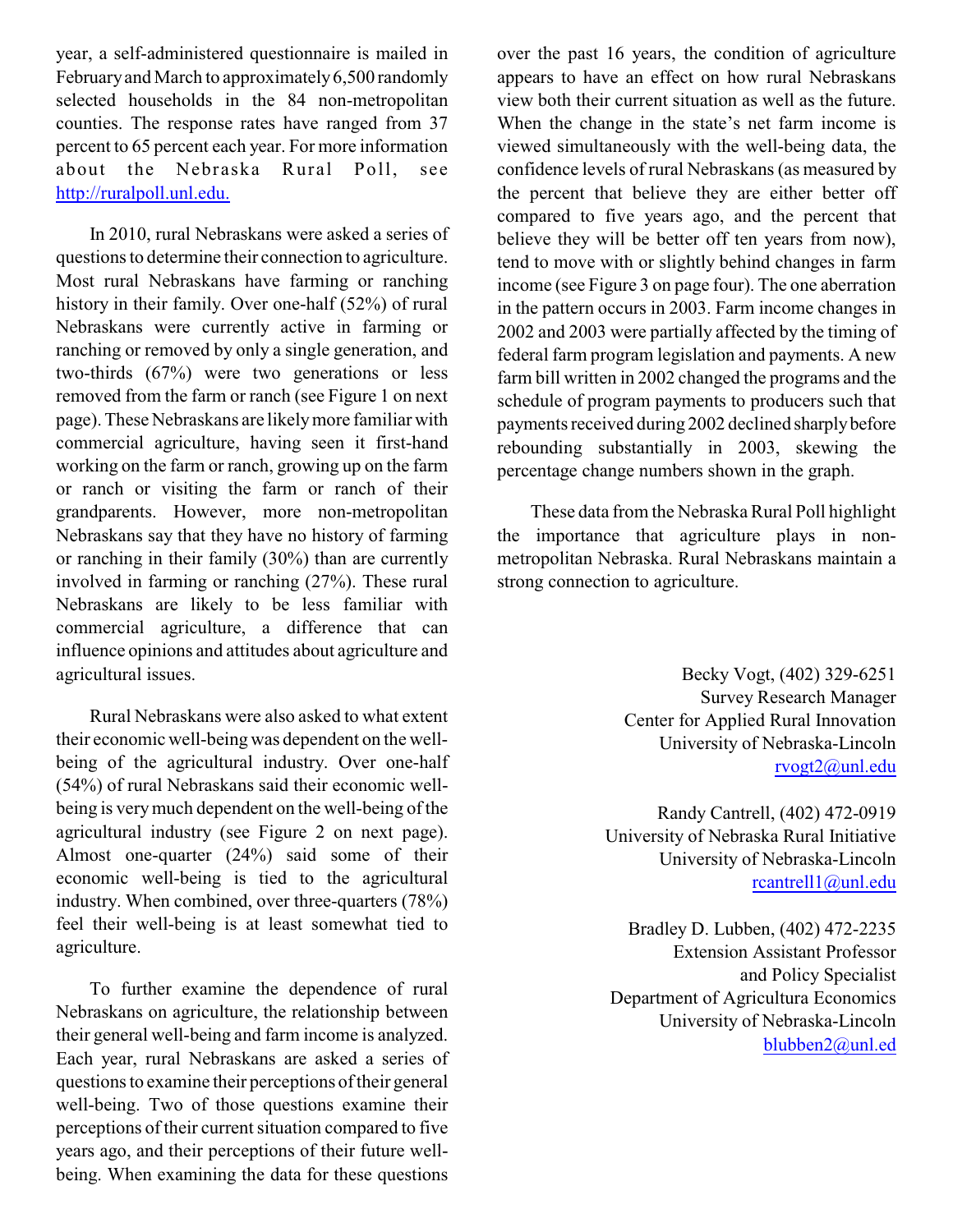

**Figure 1. Generations Removed from Farming/Ranching, 2010**



**Figure 2. Economic Dependence on the Agricultural Industry, 2010**